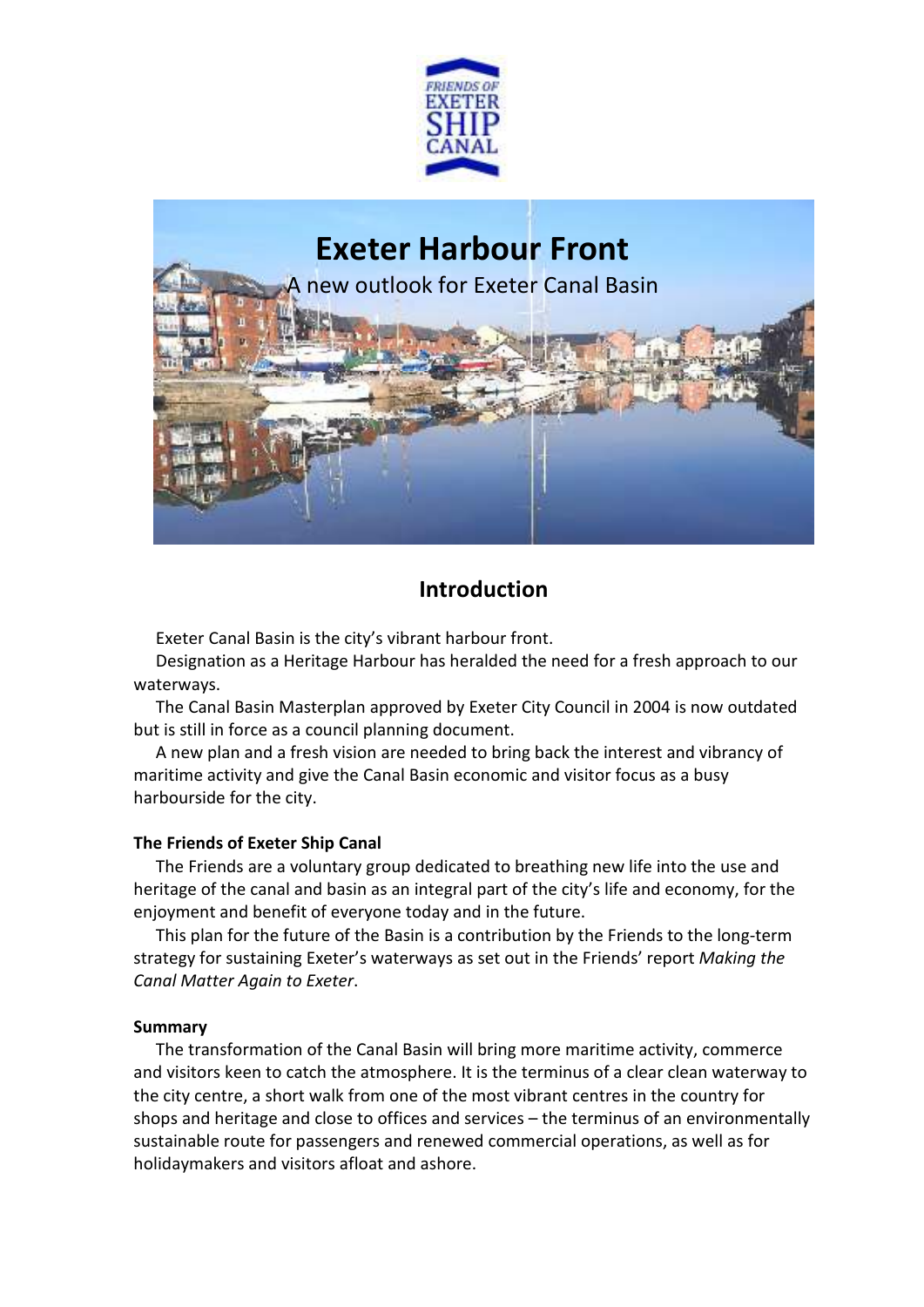A step by step feasibility plan to optimise management, governance and income and develop funding and inward investment are the next steps towards successful delivery along with reconnecting commerce and communities with all the waterway can offer.

# **A working harbour front, not a static attraction**

# **What has changed?**

Exeter Ship Canal was once central to Exeter's life and business. As the city changed, the focus moved away from the canal and basin so for years the waterway's potential received very little attention.

Today it is widely appreciated that active waterway regeneration represents good value for the investments put into it. It can expand an area's overall economy, increase vitality of communities, help to meet crucial environmental challenges and draw more visitors through the diversity of its activities.

The vision for Exeter Harbour incorporates this fresh approach.

# **A strategy for all**

The transformation of the Basin must also be an important and high profile part of the long-term strategy for governance and management that will create Exeter Harbour as an economic and social driver for the city:

- **Economic focus** through outward-looking commercial plans for boat building, maintenance and lay-up, berthing of historic vessels, freight and passenger traffic, waterway-related businesses, and boat hire.
- **Working jointly** with users and stakeholders to shape specific plans.
- **Optimising efficiency** of income and expenditure and identifying and exploiting external funding and investment opportunities for the waterway and basin.
- **Reconnecting people,** communities and visitors with the opportunities and benefits of today's waterway and its heritage.

The Basin's future is as a working harbour front with boats coming and going. It would be wrong if, through absence of an overall strategy, the Basin were to be subordinated into a leisure destination only or lost to the pressures of non-waterway or commercial property development.

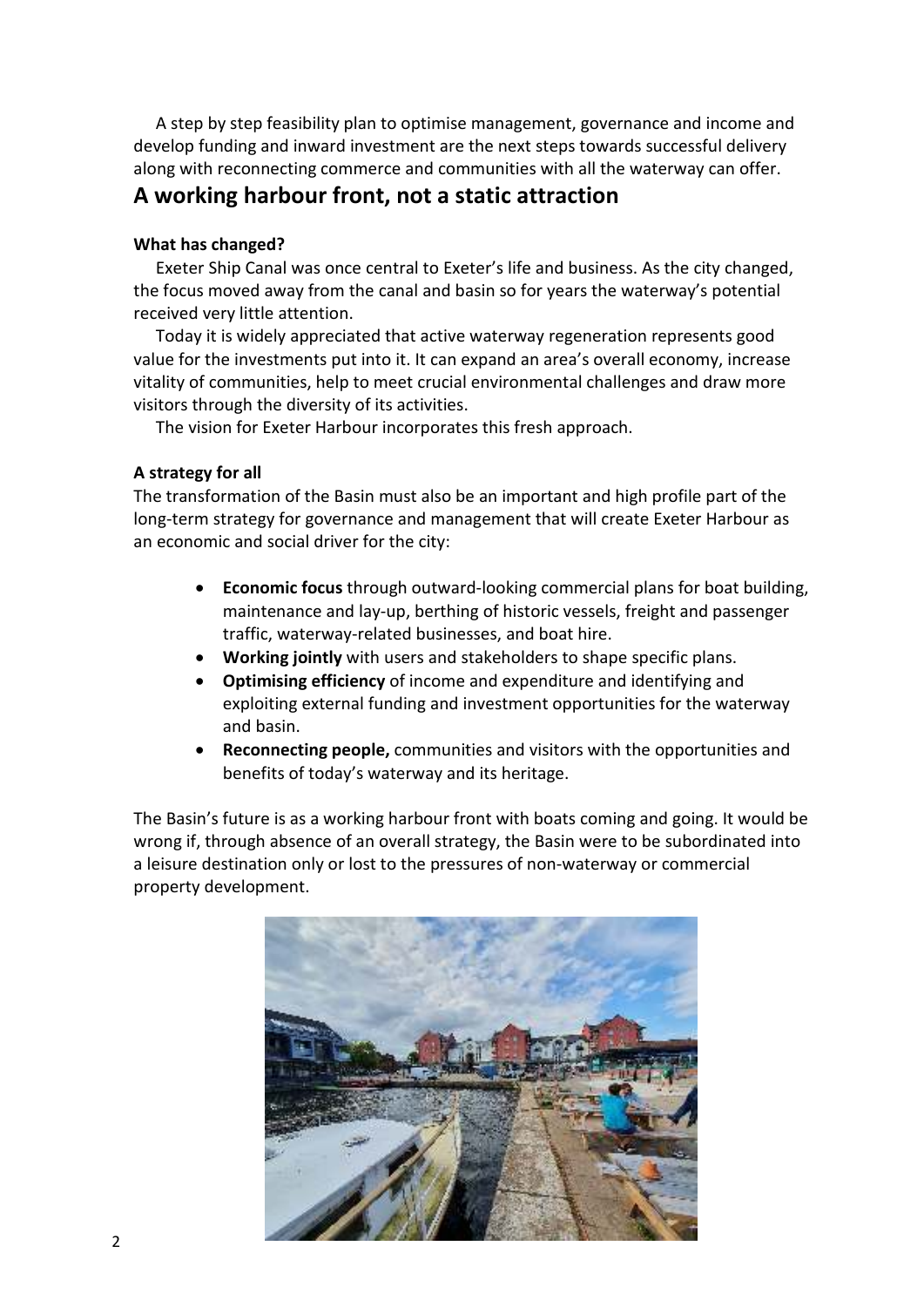# **Present into future – bringing Exeter Harbour to life**

# **A Heritage Harbour**

At the initiative of the Friends of Exeter Ship Canal, the Canal and Basin were designated in 2020 as a Heritage Harbour making Exeter only the fourth recognised Heritage Harbour in the country.

The Heritage Harbour scheme supports present-day maritime activity as a way to achieve the long-term benefits that maritime heritage can bring to an area – the future securing the past.

## **The buzz and vitality of maritime interest**

Harbour activities will bring the buzz and vitality of maritime interest to the water and its frontage at the Basin and as well as adaptability for the Harbour to grow in a variety of directions:

- *Landing and embarkation points* for new public and leisure transport with watertaxi and scheduled waterbus services to stops to Marsh Barton railway station, Double Locks, Turf and beyond, and boat excursions and hire.
- *Dockside landing* of cargoes including fresh fish and shellfish and other produce and equipment for all-year-round markets, fairs and events on Piazza Terracina.
- *A welcome* and moorings for historic and visiting vessels.
- *Prosperous working boatyard* for restorations, repairs and new builds, lay-up and storage for variable tonnages, flexible craning arrangements, workshops to rent, slipway and landing stages for commercial and visiting boats of a range of sizes.
- *Openings* for established and start-up water-related business in the waterside buildings.
- *New skills and jobs* such as boat building and design, carpentry and boat maintenance — a centre of excellence that attracts work through a reputation for quality.
- *Shared community managed spaces* that are adaptable for studios, meetings, research, social engagement, education, training, exhibitions and pop-ups.
- *People's fitness, wellbeing and leisure* through water sports and activities for all backgrounds and abilities, and free access to waterside paths for sightseeing and safe walking and cycling.
- *Engagement and volunteer involvement* including training in canal operations and maintenance, and preserving and interpreting heritage and cultural memories.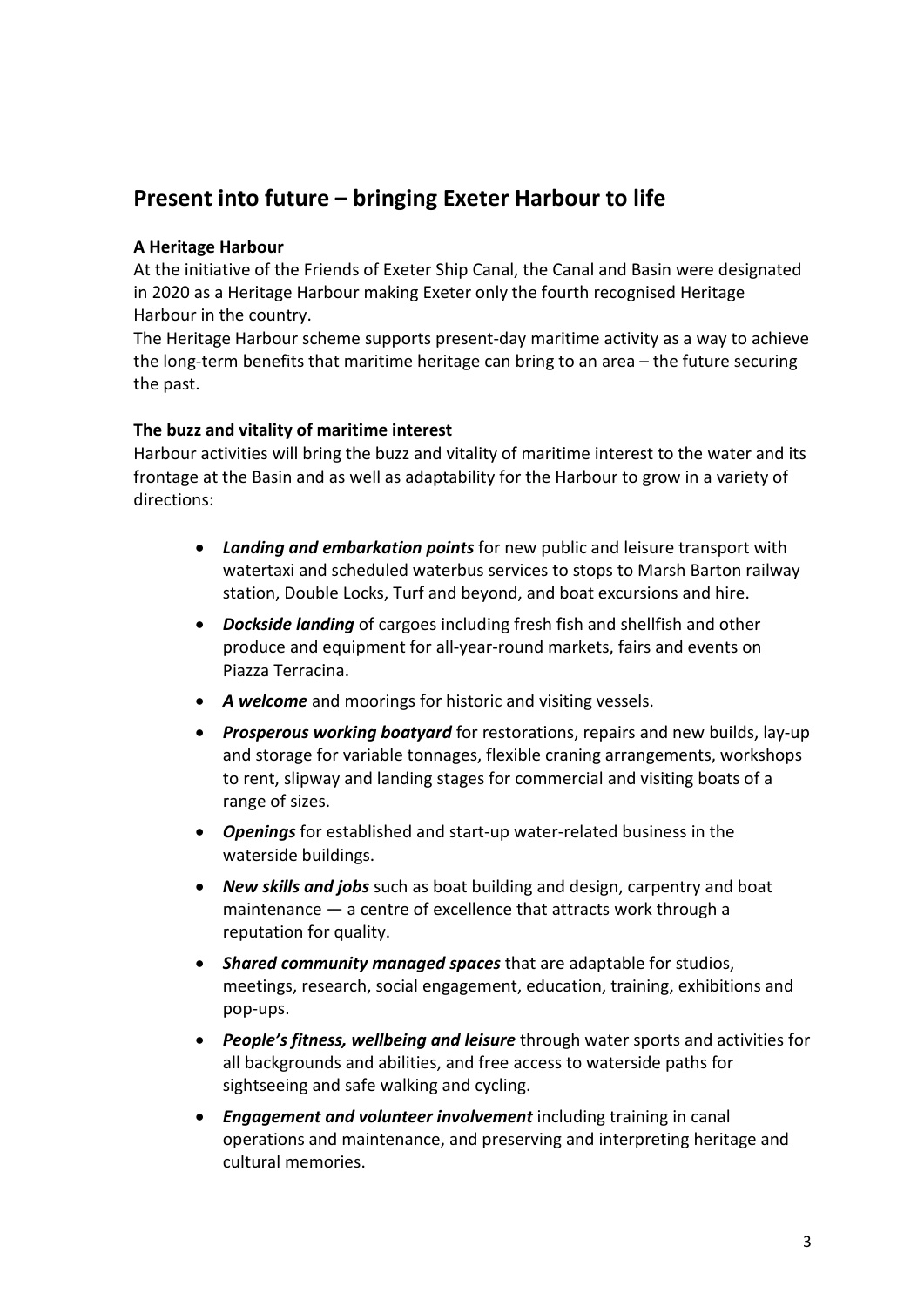*Harbour and Canal Welcome Centre* for all users and visiting boaters, facilities for short and longer stays, information leaflets, timetables, selfguided trails and materials for children; supported by a dedicated website providing day to day information about the waterway and online bookings.

# **The new Harbour Plan for the Canal Basin**

The Exeter Harbour plan for the Basin maps as closely as possible onto the City Council's 2004 Canal Basin 'masterplan', returning all the time to the new vision of an active harbour bringing benefits to people, business and the environment.

Premises around the basin that are currently occupied for non-waterway uses inevitably restrict future planning for harbour activity. When any buildings or land around the Basin fall vacant they should be re-assessed to encourage waterway-related businesses or to connect the community with the waterway.

# **Site 1: The Basin frontage**



One of Exeter's special, defining spaces. The destination on the edge of the city centre of the city's waterway to and from the sea.

# **Currently**

 Hardly any active waterway function and its historical importance virtually forgotten.

- Exeter's lively, active harbour front
- Landing stage and embarkation points for scheduled and seasonal waterbus and watertaxi sevices
- Landings of produce and equipment for markets, fairs, and events on the Piazza and servicing the popular cafés and boutiques on the Piazza and around the wider area
- Departure and landing points for boat hire, excursions and ferries
- Visiting vessels of interest
- Turn around for boats on the Basin to be kept clear
- Cultural and community events ashore and afloat, such as a canal carnival
- No further reduction of the Piazza's open space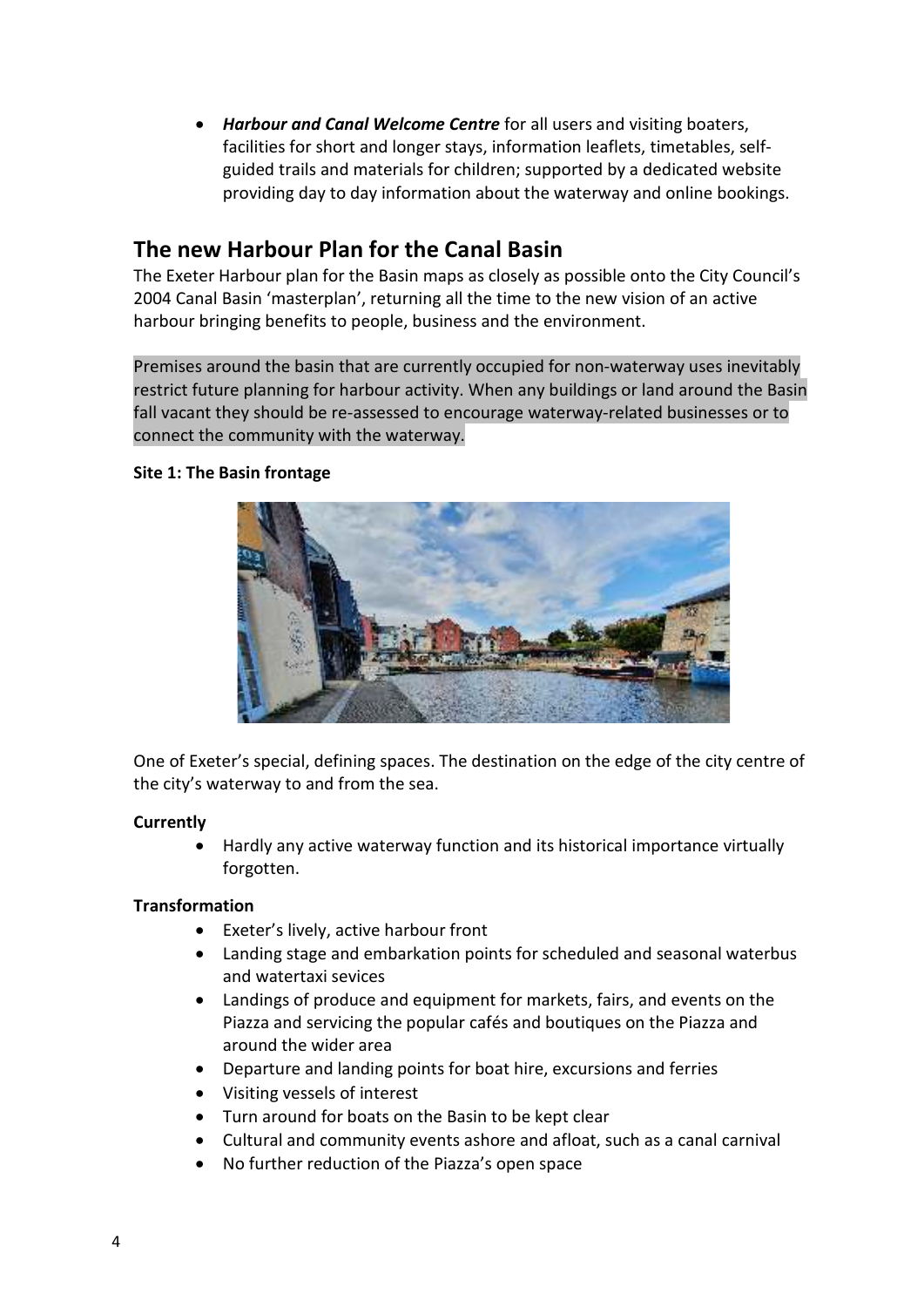Upgraded heritage interpretation, including a visitor trail and attractive presentation of the broad gauge railway turntable (c.1867) as a tangible reminder of the Canal and Basin's heritage.

The new Marsh Barton railway station for commuters as well as leisure use is to open at Clapperbrook Lane, a short walk from the canal. Exeter City Council has set 2030 for becoming a carbon-neutral city. The canal and basin are already in existence as a sustainable clear green route to the city centre for passengers and freight, offering new modes of transport and connectivity. This historic asset is already a step into the future*.*  **Site 2: Maclaines Warehouses and the adjoining green space** 



The dominant buildings on the Canal Basin. They owe their existence to the waterway and are critical functionally and visually for the Basin today.

# **Currently**

- No waterway uses are planned
- Units 3 and 4 to be turned into office accommodation
- Historic Grade 2 listed buildings, all currently let together with the adjoining green space for non-waterway purposes.

- Site for mixed-use waterfront hub for Exeter Harbour
- Uses to be aligned with revival of the waterway and boatyard
- Offices and co-working spaces and workshops for specialist boat and waterrelated businesses and associations
- Mixture of commercial landings for waterborne freight and visitor mooring along the frontages
- Adaptable work and storage spaces inside for freight transit, work on historic and other vessels, vocational skills training, and short courses for people of all abilities
- Interchangeable spaces for waterway-themed community, cultural and educational projects
- Flexibility for heritage displays ashore and afloat, art and craft studios, exhibitions, seasonal shops and produce markets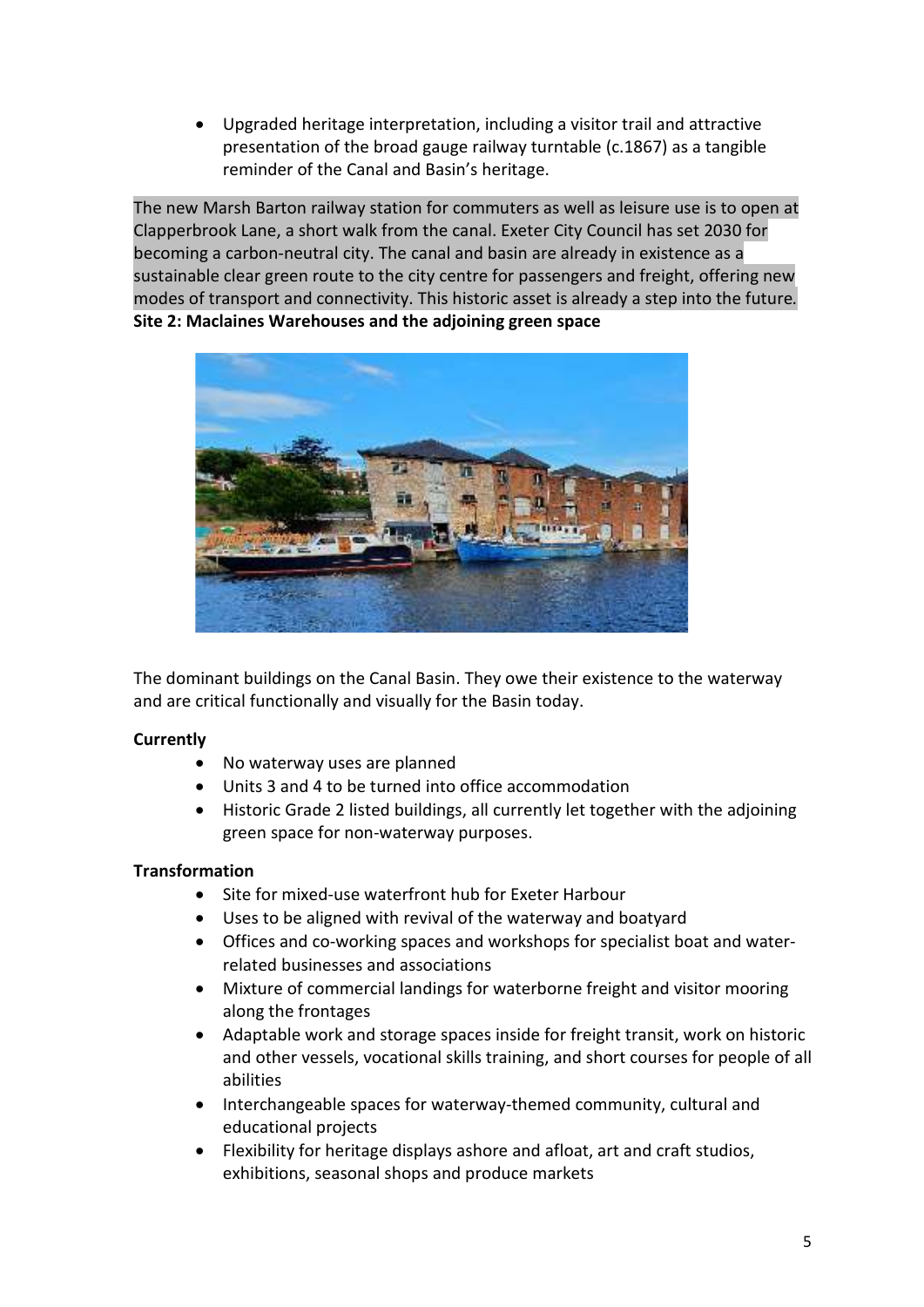Open-air pop-ups and entertainment on the green space.

Maclaines Warehouses represent an opportunity for community and volunteer involvement in co-managing them for flexible waterway-related uses as well as contributing to the prosperity and visitor experience of Exeter Harbour.

 "Waterborne freight and better dredging could be future solutions to combating the climate emergency" — *Inland Waterways Association,* 

## **Site 3: 60 Haven Road**

*2021.*



Two adjoining warehouses, Grade2 listed buildings, that are integral to the Basin scene.

#### **Currently**

Refurbished and let for non-waterway uses.

#### **Transformation**

- Return to waterway related uses as leases terminate to add to the Harbour Front's maritime diversity and attraction
- Possible locations for chandlery and supplies for boaters, holidaymakers, harbour users and tourists
- Passenger landings utilising the broadwalk pontoon.

These important waterside buildings are examples of how important it is to assess the use of premises around the Basin to encourage waterway-related business and activity.

#### **Site 4: 61 Exe Water Sports Association and adjacent premises**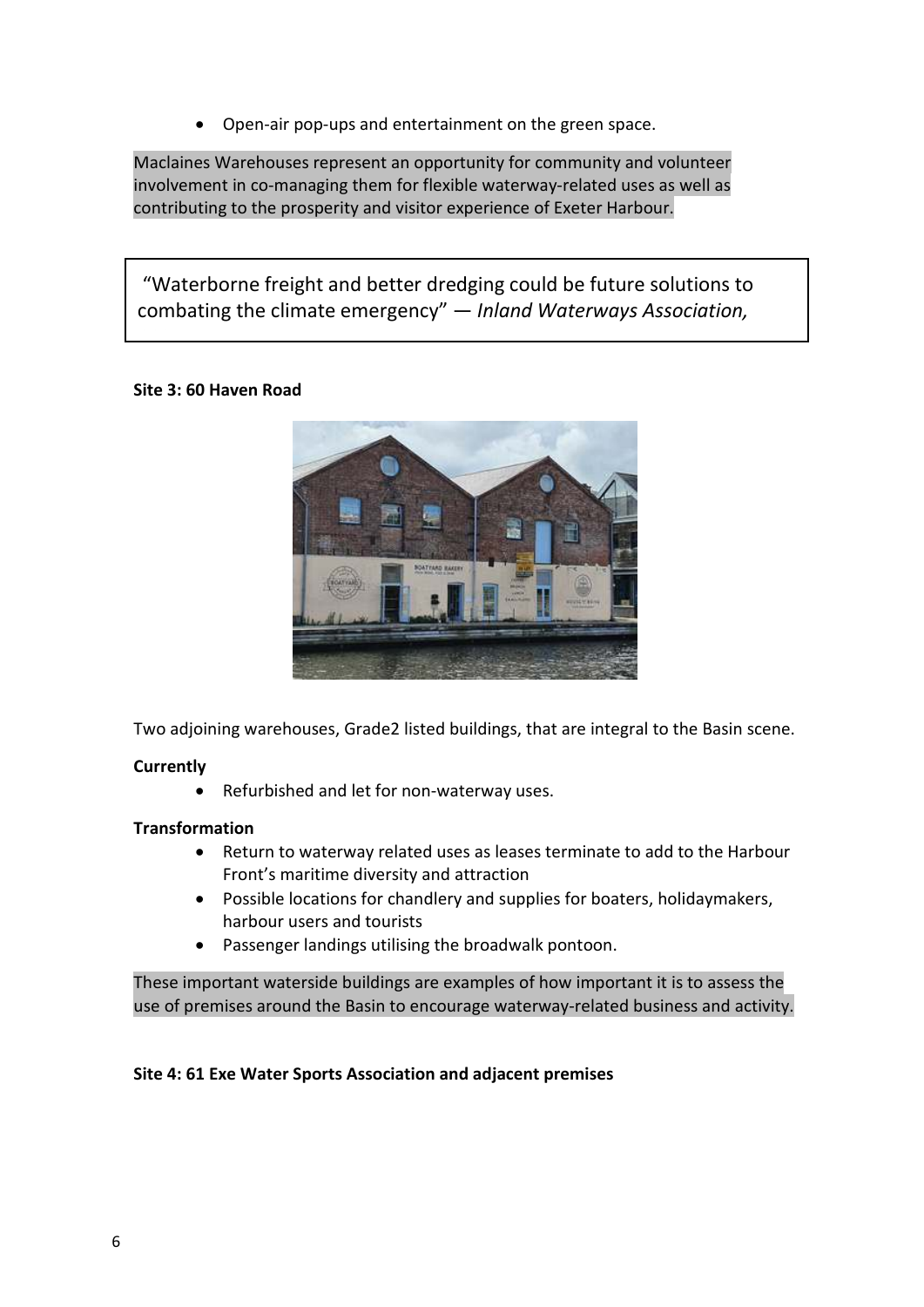

A run of buildings of varied character and quality that is an important and large area of the Basin's waterside capacity.

## **Currently**

 Identified by Exeter City Living as a site for 46 homes-to-rent with replacement premises for Exe Water Sports Association on the ground floor.

## **Transformation**

- An area for a new hub for community-based water sports organisations complementing Haven Banks Outdoor Education Centre opposite
- Club premises and other facilities including pontoons for existing associations and others, some shared
- Bases for small-scale water sports businesses
- Emphasis on promoting fitness, wellbeing and skill connected with the waterway
- All new buildings of a height to avoid a blocking, 'tunnel' effect in the Basin and retaining variations in height as well as spaces between giving views to and from the water
- New buildings to be sensitive to the occupants of residential properties behind
- Current hardstanding retained for boat storage and launching.

The site is a key example of the vision necessary to achieve the best prospective return for the City Council's waterside assets. As part of the long-term strategy for reviving waterway commerce, tourism and leisure, it has a future that is collectively more valuable and long-lasting financially and socially than the yield from the current plans for redevelopment, which will be expensive to implement. In addition, water-based sports and leisure improve people's fitness, skills and mental and physical health. They address social deprivation and inequalities by being accessible to everyone.

#### **Site 5: Basin slipway**

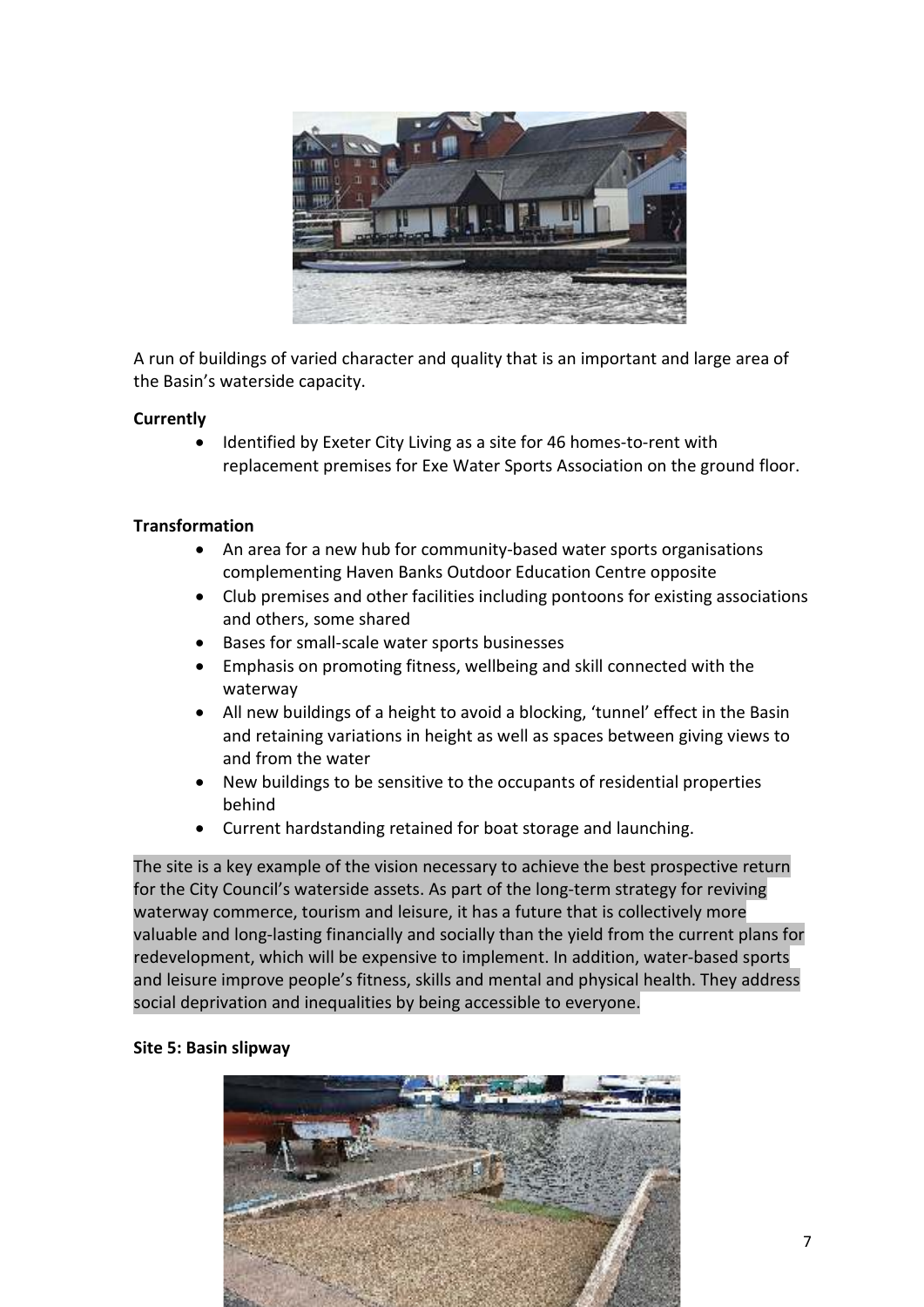The slipway at the Basin is useless for launching and recovering all but the smallest craft.

# **Currently**

- The slipway does not extend below the waterline but drops suddenly and steeply into deep water making it unusable for launching and recovering boats
- There are no functioning slipways on the canal
- Access for boats is limited to Turf Lock or lifting in by crane, which is a barrier to increasing activity and encouraging visitors
- Extending the Basin slipway into the Basin will interfere with water flows and boat activity.

## **Transformation**

- Extend the slipway towards Haven Road
- Installation of a patent slipway to lift out vessels, including multihulls
- Slipway bookings for quick inspections and anti-fouling
- Electricity and water available for power washing
- Operation of the slipway as a component of the boatyard's services alongside facilities for shipwright, carpentry and boat repair work
- Possibility that proposed residential and commercial development at Water Lane should make Section 106 financial contributions to improving the slipway.

A modern harbour and a boatyard without a slipway is almost a nonsense. A functioning slipway will contribute to the services on offer and their prosperity and growth, as well as to leisure use of the waterway.

# **Site 6: Boatyard and boat storage areas on the east and west sides of the Basin as far as the Basin entrance**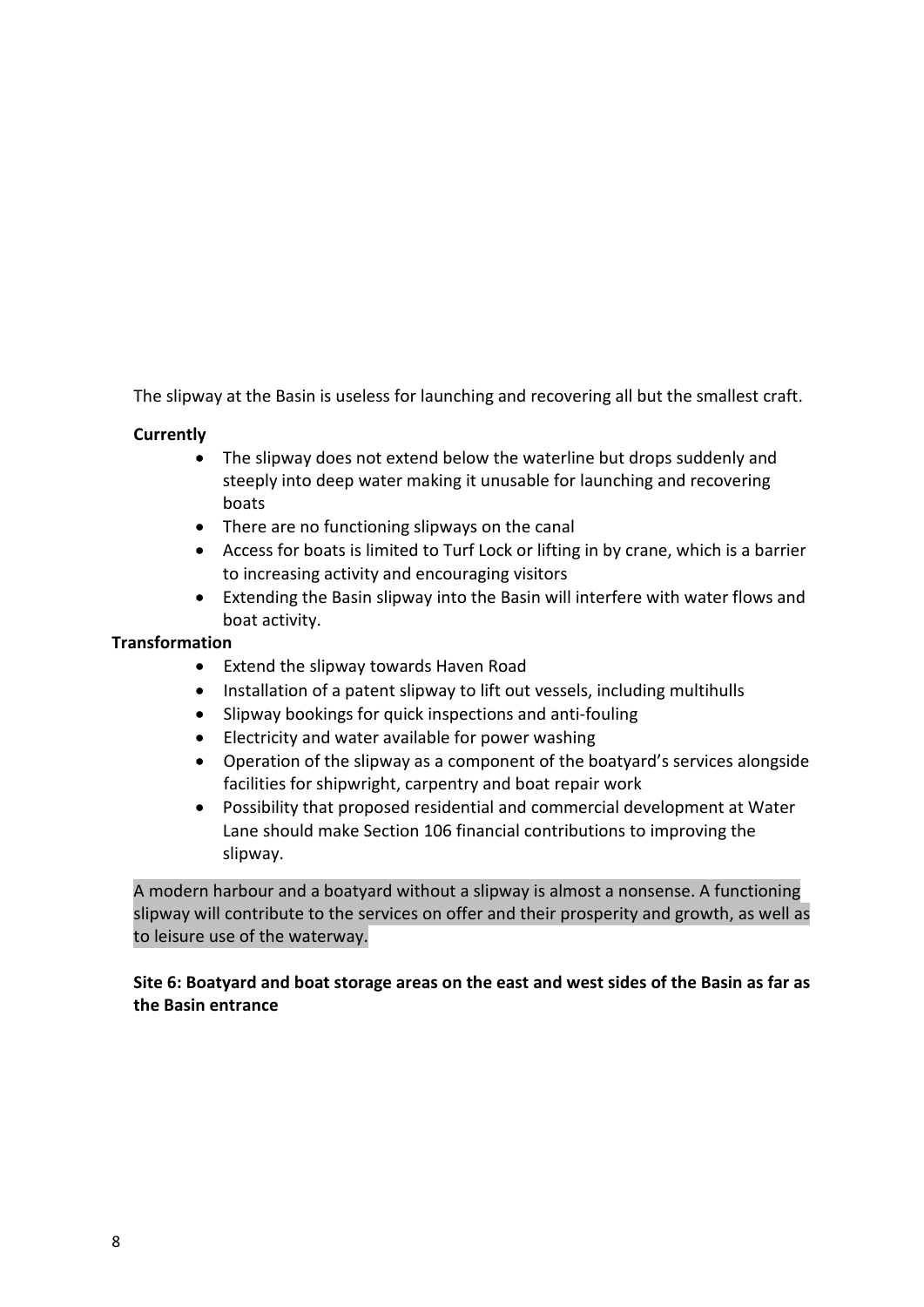

A scheme to promote the present boatyard and make it more attractive for vessels of different kinds is key.

# **Currently**

- The boatyard has suffered historically from a mixture of poor facilities and marketing, unattractive fee structures and an increasing number of restrictions
- A game-changer for the boatyard and the canal as a whole will be the proposed raising of the headroom below the moveable bridges over the canal on the A379 that will make it easier for boats to reach the yard. Canal management should start preparing for the benefits of this now.

- Create a traditional boatyard for the  $21<sup>st</sup>$  century as an essential part of Exeter Harbour
- Moorings and storage for historic wooden vessels and other craft for longerterm restorations and conversions
- Enhance the attractiveness for visitors to the boatyard with a vibrant, changing backdrop on the water and quays
- Moorings and facilities for a wide range of pleasure and commercial boats for short repairs
- Maintain public quays free from obstructions to allow access from water to land and *vice versa*
- Seasonal lay-up attracted through competitive marketing
- Employment opportunities to train for skilled work such as shipwrights, riggers, carpenters and other craft jobs
- Convenient workshops to rent
- Community and volunteers' engagement with specific boat-related projects
- Moveable crane pads for a flexible response to weight restrictions
- Space close to the quays for larger vessels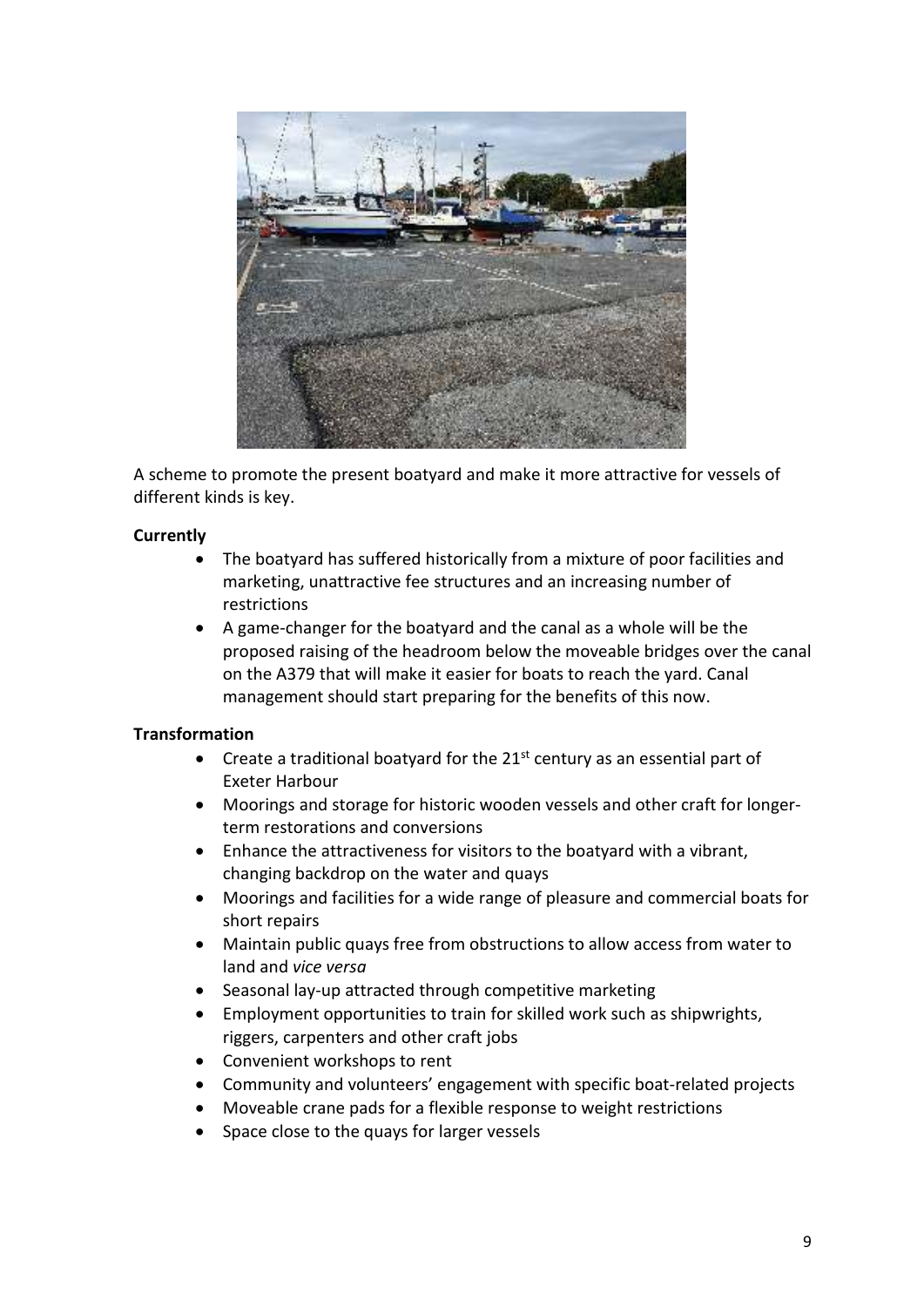Heritage conservation and signage of waterside structures such as the hand crane on the east quay to increase knowledge of the basin's commercial maritime history.

Boatyard activities on and beside the water are endlessly fascinating for visitors and income generating lifeblood for Exeter Harbour. People are re-connected with Exeter's maritime history through the living heritage of boatyard work.



# **Site 7: From the entrance to the old gasworks to Exeter City Council's Canal Office**

The use of this area is unconnected, wasteful, inefficient and unattractive despite its connection and proximity to the Canal and Basin.

# **Currently**

 The area around the entrance to the Basin includes disused buildings on the perimeter of the old gas works site, the present inadequate Canal Office and its adjacent fenced yard.

- Create a Harbour and Canal Welcome Centre as a vibrant hub for canal management and user and visitor information by bringing back to life the former gasworks manager's house, a fine locally listed building, and utilising its proximity to the Basin
- Provide services to visitors such as timetables, self-guided trails and materials for children and bookings for canal facilities and moorings
- Demolish the present canal office and combine with adjacent space for a showcase area for onshore historic boat restoration
- Incorporate in the adjacent gasworks buildings washrooms and toilets for visitor and long-term moorings and those working on boats
- Public toilets, if required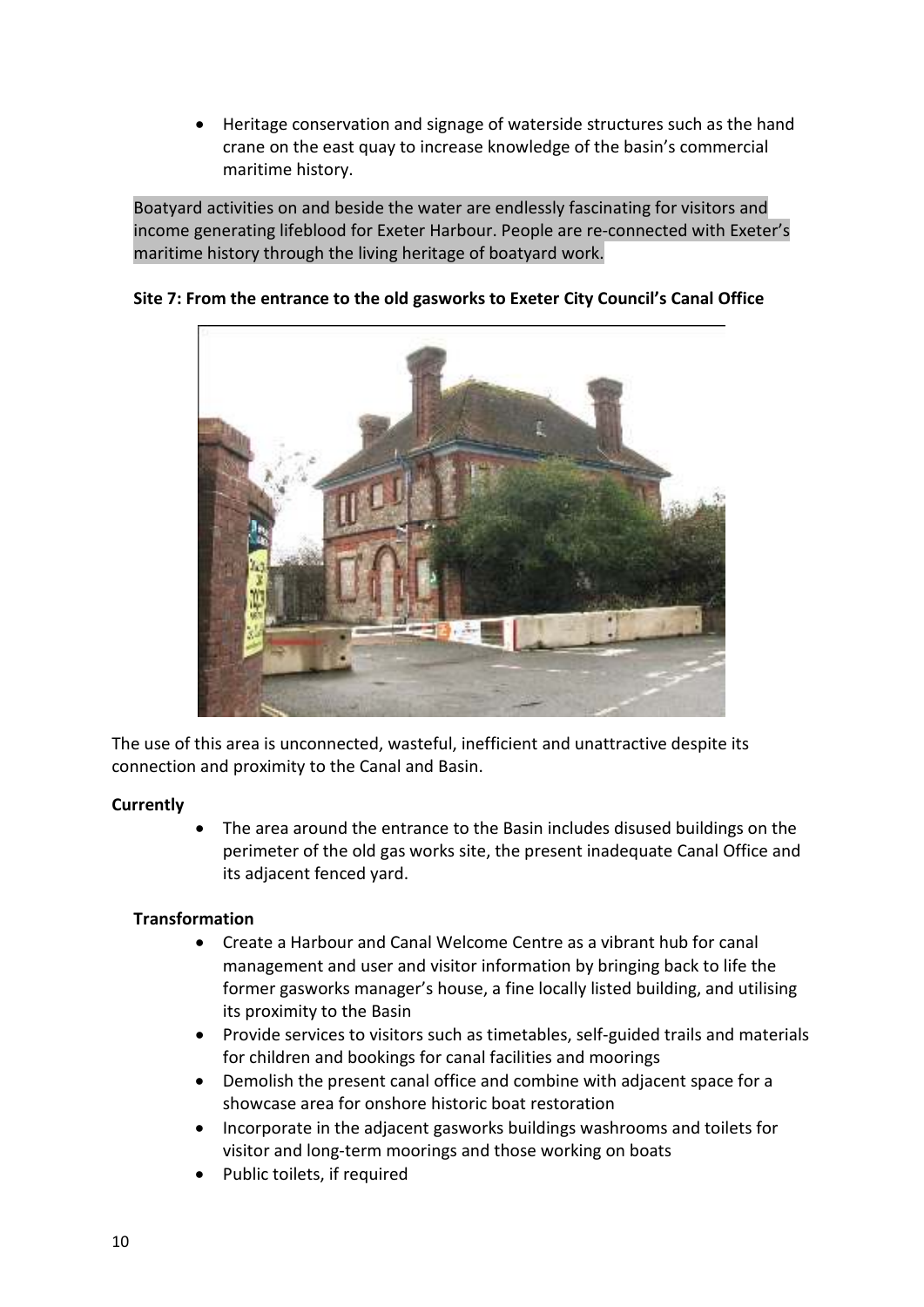- Lockable yard for use by Harbour management
- Additional space for seasonal lay-ups, and rowing boat, canoe, kayak and paddleboard storage
- Create an attractive route with signage and heritage information from the harbour front to the canal
- Retain the Sea Cadets' headquarters and activity space.

The entrance to the Basin is the water gateway to Exeter Harbour. The transformation of this area also has the potential to create an attractive gateway to future housing and commercial development of the Water Lane area.

# **Site 8: Gabriel's Wharf**



Exeter Harbour and its revived boatyard need space to accommodate developing maritime activity and water-related interests and business. The canalside area of Gabriel's Wharf, close to the basin, provides scope to supplement the basin and enhance the use of the Harbour and the canal.

# **Opportunities**

Gabriel's Wharf, with its access to the sea via the canal and the estuary, is ideal for launching and berthing vessels of various sizes and designs, and has already been a location for high quality shipbuilding.

- A potential site for developing ship and boat building, skills training and marine-related activity and business
- A multi-capacity slipway for launching and recovery, hull inspections, repairs and building
- Launching for trail boats and short-term parking for boat trailers and cars
- Possible site for a base and boat storage for water sports.

In addition, the nearby site of the former SecAnim factory below Gabriel's Wharf was off limits for waterway-related activity not only because of ongoing industrial use but also because of the foul smells the factory generated. Parts of the waterside frontage